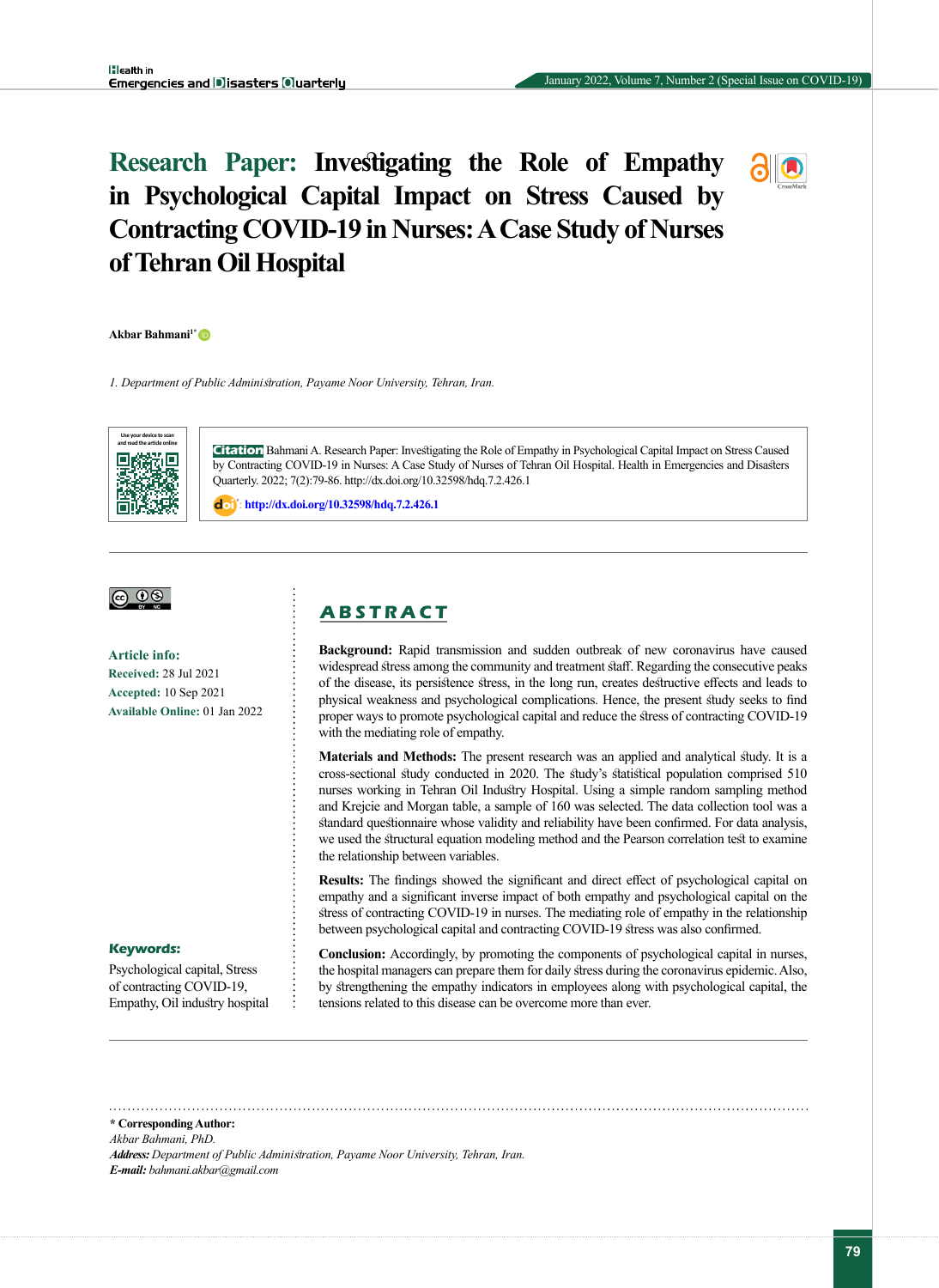# **1. Introduction**

oday, nursing is one of the most important professions in the health and treatment system, which, apart from its crucial position, includes an important and large part of the staff working in the field of treatment. However, this profession has its stressful features, such as constant caring for pa-**T**

tients, being responsible for human health, performing clinical procedures, facing emergency situations, and working shifts. These conditions in healthcare professions can reduce the quality of patient care  $[1, 2]$  $[1, 2]$  $[1, 2]$ . In addition to these challenges, today's world faces a virus called COVID-19 from the coronavirus family with symptoms such as fever, cough, and shortness of breath [\[3\]](#page-6-2). The disease was first reported in December 2019 in Wuhan, China, and caused unprecedented and widespread confusion in human societies [4]. The unpredictable nature and rapid spread of the disease at younger ages in subsequent mutations and changes in virus behavior have led to anxieties that can sometimes lead to psychological and social disorders, especially for highrisk, vulnerable groups, such as people with underlying diseases and the elderly [\[5\].](#page-6-3)

Meanwhile, hospital staff and nurses are the most important group of devotees. They rightly remind everyone of their sacrifices and martyrdom. In this context, one way to reduce the psychological vulnerability due to stress and worries caused by the disease contraction in the COVID-19 epidemic is to make nurses resilient and improve psychological capital among hospital staff. Also, a cordial and empathetic relationship can help re-duce the stress [\[6\]](#page-6-4) caused by contracting COVID-19.

Psychological capital is particularly important in the success of medical staff in healthcare organizations. This capital helps people think better under challenging circumstances, calm their minds with a positive attitude, and improve performance by controlling anger, anxiety, and fear, thus paving the way for inner insight and creative ideas [\[7,](#page-6-5) [8\]](#page-6-6). Psychological capital includes selfconfidence, optimism, hope, and recover after enduring problems (resilience) [\[9\].](#page-6-7) Psychological capital can be defined as the developmental status of positive psychology, which has four components of self-efficacy/self-confidence, hope, optimism, and flexibility [\[10\]](#page-6-8). Diseases such as COVID-19 cause high stress and anxiety due to its rapid transmission and contraction. Psychological capital is one of the main factors in tolerating and reducing psychological diseases. In this regard, resilience increases adaptability, hope reduces unbearable feelings,

and optimism leads to more job belonging, satisfaction, and performance [\[7\].](#page-6-5)

On the other hand, one of the factors that deter and resolve disease-related stress and worries is empathy [11]. Empathy is the ability to understand emotional states and thoughts and experience similar emotions with others and respond to them with appropriate and equal emotions and share with their feelings [12]. This virtue improves social relationships and promotes supportive behaviors. This factor effectively reduces anxiety and worries caused by contracting COVID-19 [\[13\].](#page-6-9) Empathy is an important ability that synchronizes a person with the thoughts and feelings of others [\[14\].](#page-6-10) Kawano's studies show that nursing is more exposed to stressors than other occupations [\[15\]](#page-6-11).

Regarding the constant threat of the coronavirus and its consecutive peaks that affect the country and hospitals, the resulting stress, in the long run, would be destructive and lead to the weakened immune system and reduced ability of the body to fight diseases including COVID-19 [\[16\]](#page-6-12). Stress is an indeterminate body reaction to some demand and occurs when a person is exposed to a stressful stimulus [17]. In other words, it is a common negative feeling experienced by medical staff in the outbreak of infectious diseases [\[18\].](#page-6-13) Recent studies report that 73% of at-risk people, such as medical staff, are prone to contracting COVID-19. In the early stages of the COVID-19 outbreak in China, more than half of the respondents reported severe to moderate psychological impact of anxiety of getting the disease, and more than one-third reported moderate to severe anxiety  $[19]$ . In this regard, it seems that the dimensions of psychological capital, such as resilience, can reduce the anxiety and stress of the disease.

Similarly, Vinkers [\[20\]](#page-7-1), in a study entitled "Resistance" to stress caused by the epidemic of COVID-19", focused on resilience and its strengthening as a way to reduce the stress of the coronavirus  $[21]$ . Lee, in his study of psychological capital among young people and its effect on social anxiety (including fear and anxiety about getting sick in contact with others) during the COVID-19 epidemic, stated that psychological capital has a negative correlation with social anxiety. Also, Grognoli [\[22\]](#page-7-2)  examined empathy in the psychological consequences of coronavirus infection. According to him, empathy during the COVID-19 epidemic leads to better adaptation to the situation, adherence to social norms in the CO-VID-19 condition (such as social distancing), and less anxiety. Rashid and Bayat [\[23\] a](#page-7-3)nd Naderi et al. [\[24\]](#page-7-4)  studied the relationship between the dimensions of psychological capital and empathy in the workplace. The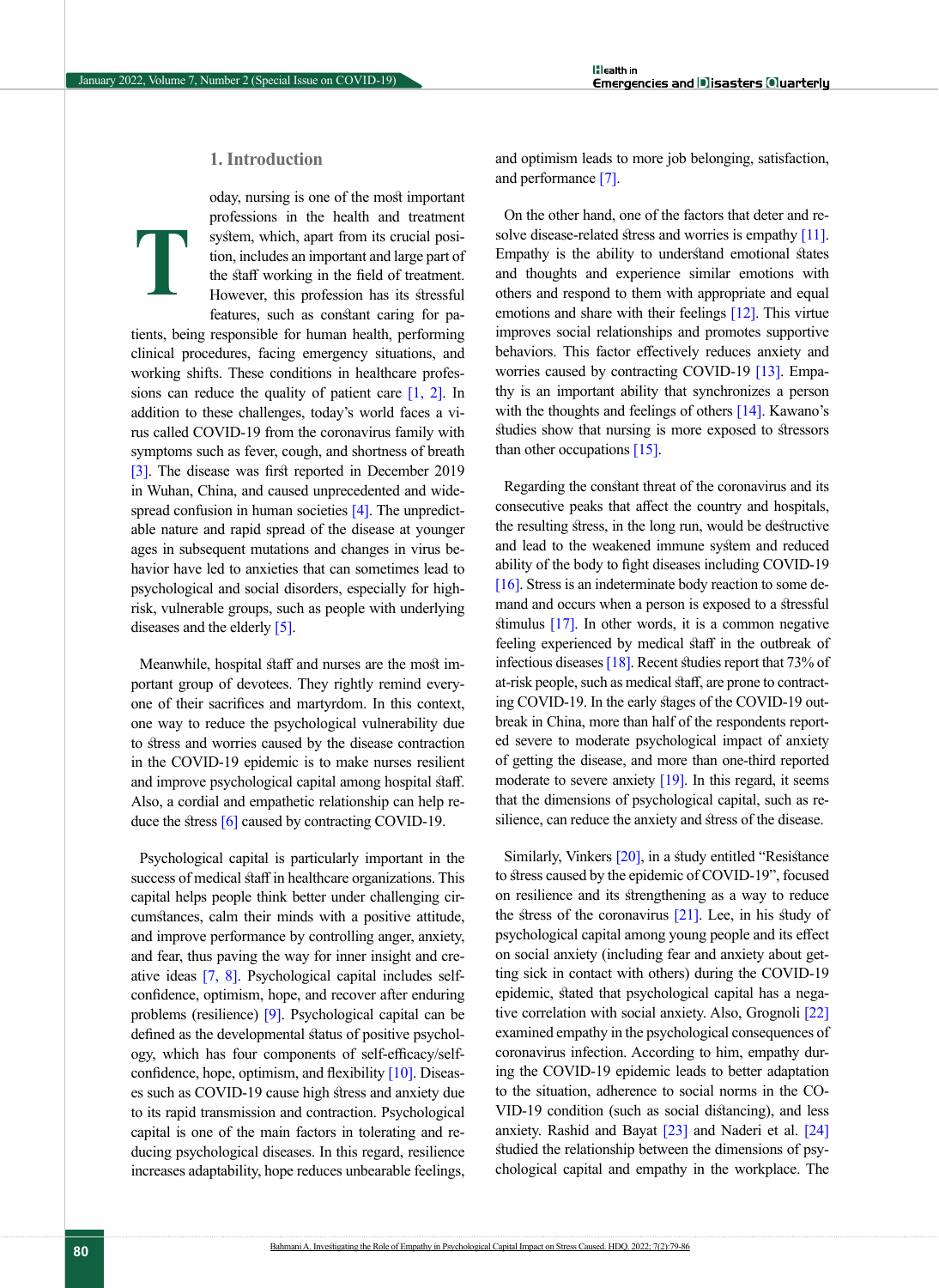results of both studies confirmed the positive effect of psychological capital on empathy.

Little research has been done on how to evaluate the effect of psychological capital on the improvement of stress in COVID-19 conditions with the mediating role of empathy among nurses. Considering the pervasive impact of COVID-19 stress on personal, occupational, and social performance, as well as psychological consequences for nurses, this research intends to examine these consequences as dependent variables. Also, considering the important role of psychological capital in controlling the stress of contracting COVID-19, we want to explore the dimensions of psychological capital as an independent variable. Finally, regarding the mediating role of empathy among employees, this study examines how psychological capital affects empathy and how empathy affects the stress of contracting COVID-19.

## **2. Materials and Methods**

This cross-sectional research was an applied and analytical study. It was conducted on nurses working in Tehran Oil Industry Hospital in 2020. The statistical population of the study included 510 nurses. The statistical sample of the present study was 142 hospital nurses who were selected using the Krejcie-Morgan table [\[25\].](#page-7-5) Considering the possibility of non-return of a number of questionnaires, a sample of 160 people was selected from the members of the statistical population using a simple random sampling method. It should be noted that having at least one year of work experience in the above hospital was considered a criterion for inclusion in the study.

To measure the empathy variable, we used the Davis questionnaire  $[26]$ , with 21 questions and three dimensions (empathetic concern, perspective taking, and personal distress). To measure the psychological capital variable, we used the Luthans questionnaire  $[10]$  with 16 questions in four dimensions (hope, resilience, optimism, and self-efficacy). Also, to measure the COVID-19 stress variable, we used the Alipour et al. questionnaire [\[27\]](#page-7-7) with 18 items. Finally, the required information was collected by a questionnaire consisting of 55 questions, which included questions related to the three variables. The answer to the questions was scored on a 5-point Likert scale, from 1 to 5, to the options of "strongly disagree", "disagree", "have no opinion", "agree", and "strongly agree", respectively.

The reliability of the questionnaire was determined by calculating the Cronbach  $\alpha$  coefficients as follows: psychological capital=0.89, the stress of contracting CO- VID-19=0.89, and empathy=0.85. Also, the combined reliability coefficients were as follows: psychological capital=0.80, contracting COVID-19 stress=0.85, and empathy=0.85. So the reliability of the questionnaire was confirmed. Also, the validity of the questionnaire, in addition to expert approval (face validity), was confirmed with convergent validity with the following values: psychological capital=0.63, contracting COVID-19 stress=0.57, and empathy=0.66.

In the above study, we used a skewness-elongation test to determine the normality of variable distribution, the Pearson correlation test to examine the relationship between variables, and the structural equation modeling method to measure the fit of the research model and hypothesis testing. All analyses were done in SPSS software v. 22 and LISREL 8.8.

# **3. Results**

The demographic characteristics of the sample members showed that 75% of them were women and 25% men. Regarding the educational degree, 2% of the members had an associate degree, 78% had a bachelor's degree, and 20% had a master's degree. Of the participants, 65% had formal and informal employment status, and 35% had contractual employment status. The age of participants in the study was between 36 and 45 years.

The skewness-elongation test was used in SPSS software v. 22 to check the normality of the studied variables. The results of this test are presented in [Table 1.](#page-3-0)

The normality of the data based on the skewness-elongation test is proved when the estimated values for the skewness and elongation of the data are within the range of +2 and -2. According to the numbers obtained in [Table](#page-3-0)  [1](#page-3-0) and their placement within this range, the assumption of data normality was confirmed.

In this study, the Pearson correlation test was used to investigate the relationship between indicators [\(Table](#page-3-1)  [2\).](#page-3-1) The correlation test results showed a negative relationship between psychological capital and stress of contracting COVID-19, a positive correlation between psychological capital and empathy between nurses, and a significant negative correlation between nurses' empathy and contracting COVID-19 stress.

In the next step, to know the effect of the studied variables on each other, the research hypotheses were tested using the structural equation method and data analysis with the help of LISREL 8.8 software. The results can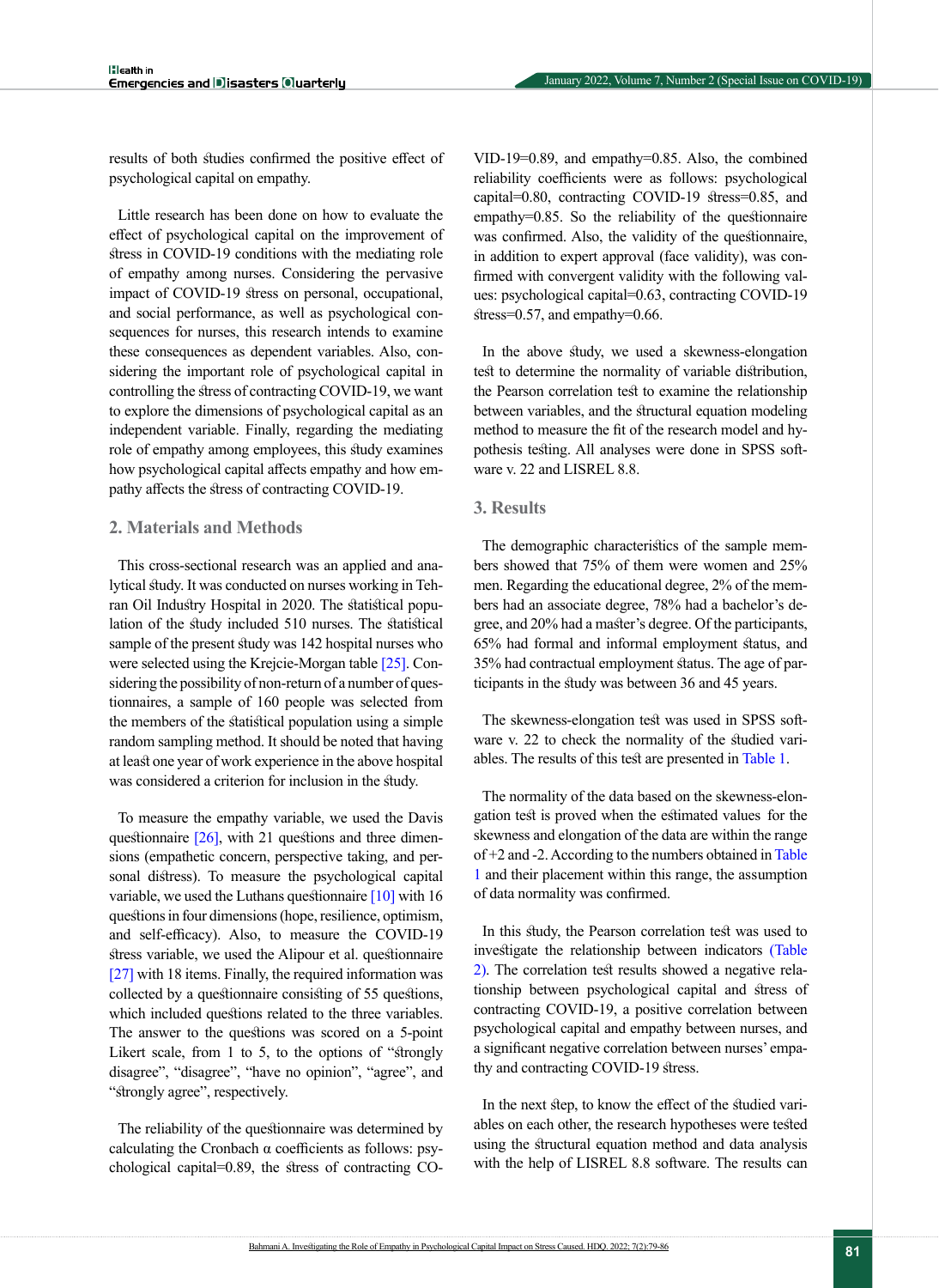<span id="page-3-0"></span>**Table 1.** Normality test results

| <b>Variables</b>            | <b>Skewness</b> | <b>Standard Error</b> | Elongation | <b>Standard Error</b> |
|-----------------------------|-----------------|-----------------------|------------|-----------------------|
| Psychological capital       | $-0.570$        | 0.271                 | $-0.183$   | 0.501                 |
| Contracting COVID-19 stress | $-0.275$        | 0.242                 | $-0.660$   | 0.572                 |
| Empathy                     | $-0.031$        | 0.237                 | $-0.642$   | 0.266                 |
|                             |                 | lilealth in           |            |                       |

Emergencies and Disasters Oluarterly

<span id="page-3-1"></span>**Table 2.** Correlation coefficient between research variables

| <b>Independent Variable</b> | <b>Dependent Variable</b> |          | $\mathbf{D}^{**}$ |
|-----------------------------|---------------------------|----------|-------------------|
| Psychological capital       | COVID-19 stress           | $-0.370$ | 0.0001            |
| Psychological capital       | Empathy                   | 0.330    | 0.0001            |
| Empathy                     | COVID-19 stress           | $-0.411$ | 0.0001            |
|                             |                           |          | <b>Illeath in</b> |

\* Pearson correlation test; \*\* Significant at P<0.01.

Emergencles and Disasters Ouarterly

be seen in [Figures 1](#page-4-0) and [2](#page-4-1). Standard coefficients and significant numbers are used to confirm or decline the hypotheses. The significant number in LISREL software is generally the same as the Sig. concept in SPSS software, with the difference that for a coefficient to be significant, its number must be greater than 1.96 or less than -1.96. They are generally used to confirm or reject the research hypotheses. The larger significance number indicates that the independent variable has a stronger effect on the dependent variable.

According to [Figure 1,](#page-4-0) the standard coefficient between psychological capital and stress of contracting COVID-19 was -0.62, which indicates the negative and significant effect of psychological capital on contracting COVID-19 stress. The standard coefficient between psychological capital and empathy is 0.74, indicating a positive and significant impact. Also, the standard coefficient between empathy and contracting COVID-19 stress is 0.67, indicating a negative and significant effect of empathy on contracting COVID-19 stress.

| <b>Relationships of Research Variables</b>                         | t-Value | Direct Effect (R) | <b>Indirect Effect</b>   | <b>Total Effect</b> | <b>Result</b> | Relationship  |
|--------------------------------------------------------------------|---------|-------------------|--------------------------|---------------------|---------------|---------------|
| Psychological capital-contracting<br>COVID-19 stress               | $-2.74$ | $-0.62$           |                          | $-0.62$             | Confirm       | Direct        |
| Psychological capital-empathy                                      | 4.84    | 0.74              | $\overline{\phantom{a}}$ | 0.74                | Confirm       | <b>Direct</b> |
| Empathy - contracting COVID-19 stress                              | $-3.62$ | $-0.67$           | -                        | $-0.67$             | Confirm       | Direct        |
| Psychological capital - empathy - con-<br>tracting COVID-19 stress |         | -                 | $0.74*0.-67=-0.495$      | $-0.495$            | Confirm       | <b>Direct</b> |
|                                                                    |         |                   |                          | lilealth in         |               |               |

#### <span id="page-3-2"></span>**Table 3.** Results of the structural equation modeling

Emergencies and Disasters Quarterly

<span id="page-3-3"></span>**Table 4.** Conceptual model fit test results

| CIMN/DF |        | <b>GFI</b> | <b>NFI</b> | <b>CFI</b> | <b>RFI</b> | <b>IFI</b>                                                | <b>RMSEA</b> |  |
|---------|--------|------------|------------|------------|------------|-----------------------------------------------------------|--------------|--|
| 1.91    | 0.0001 | 0.911      | 0.912      | 0.955      | 0.912      | 0.955                                                     | 0.077        |  |
|         |        |            |            |            |            | lilealth in<br><b>Emergenetes and Bisasters Quarterly</b> |              |  |

CMIN/DF: Chi-square fit statistics/Degree of Freedom; GFI: Goodness-of-Fit Index; NFI: Normed Fix Index; RFI: Relative Fit Index; IFI: Incremental Fix Index; CFI: Comparative Fix Index; RMSEA: Root Mean Square Error of Approximation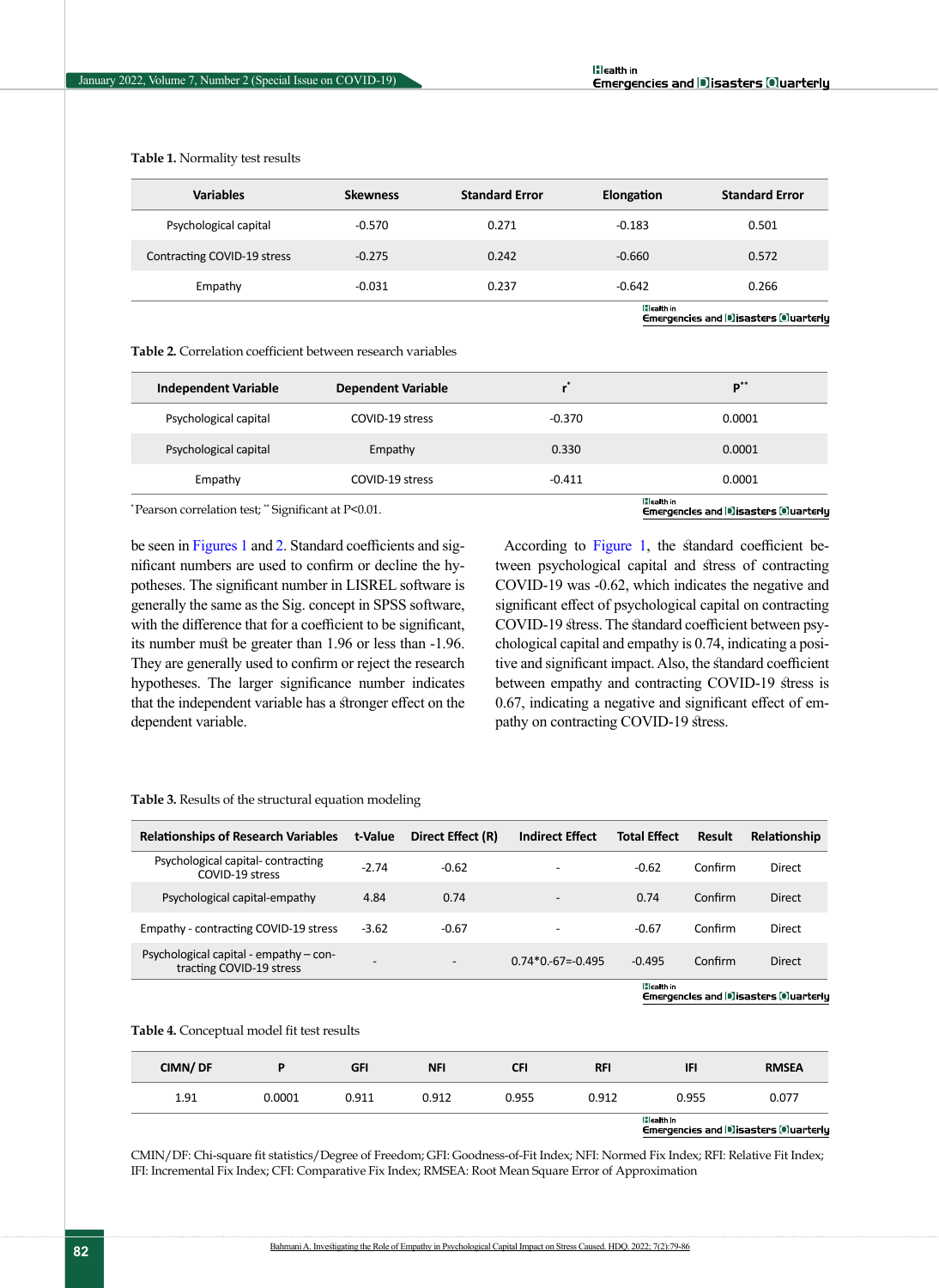

<span id="page-4-0"></span>According to [Figure 2](#page-4-1), the significant numbers are as follows: between psychological capital and contracting COVID-19 stress, -2.74; between psychological capital and empathy, 4.84; and between empathy and contracting COVID-19 stress, -2.62. These values are outside the range of  $-1.96$  and  $+1.96$ , so there are significant relationships between psychological capital, contracting COVID-19 stress, and empathy. A summary of the modeling results of structural equations and the effects of mediating variables is presented in [Table 3](#page-3-2).

[Table 4](#page-3-3) presents the model fit indices in structural equation modeling. As seen, the research model has a good fit, and the level of acceptance of the indicators has been met.

<span id="page-4-1"></span>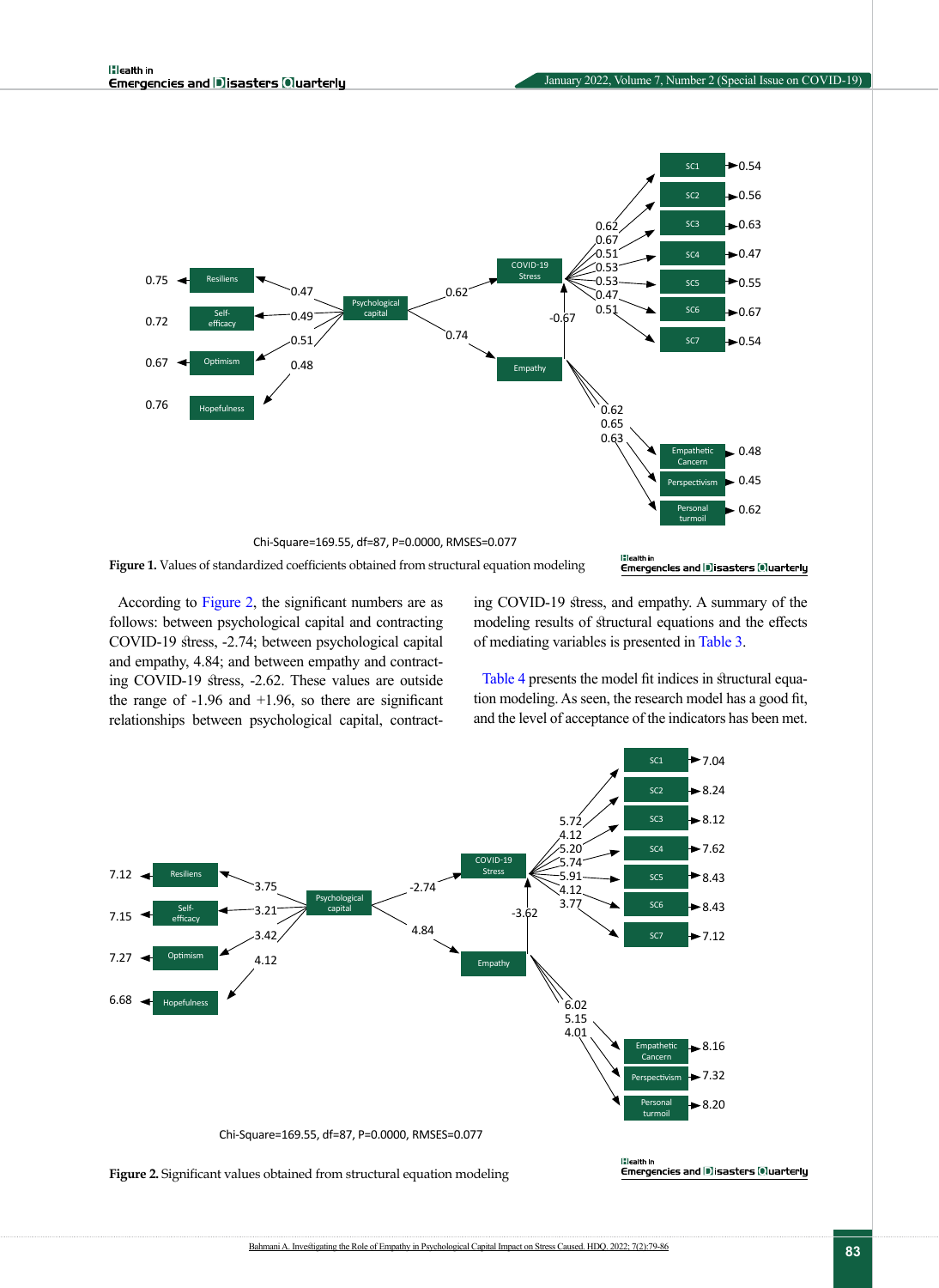To explain the fit indices of [Table 4,](#page-3-3) it is necessary to mention that the CIMN/DF index (Chi-square statistics to the degrees of freedom) of between 1 and 3 indicates the high confirmation of the model. The other three indices are CFI (Comparative Fit Index), IFI (Incremental Fit Index), and NFI (Bentler-Bont Normalized Fit Index), which always take a number between 0 and 1. The closer this number is to 1, the better the model fits the data. RMSEA (Root Mean Square Error of Approximation) is another fit index of the model that the appropriate value for this index is less than 0.1. According to the values obtained in [Table 4](#page-3-3) and based on fit indices, the conceptual model of the research is in a favorable condition.

## **4. Discussion**

The prevalence and global epidemic of the new coronavirus as a pandemic disease have caused stress of its contraction and widespread anxiety among the nurses. Because of the continued presence of the disease and its consecutive peaks, the persistence of the stress, in the long run, would be destructive and result in the weakening of the immune system, psychological disorders, and reduced body power in the fight against diseases, including COVID-19. Therefore, psychological care besides health care is necessary to prevent coronavirus spread. The present study was conducted to investigate the effect of psychological capital on contracting COVID-19 stress with the mediating role of empathy among the nurses worki ng in Tehran Oil Industry Hospital. The current study results showed a significant positive and direct effect of psychological capital on nurses' empathy, which is in line with the results of Rashid and Bayat [\[23\]](#page-7-3) and Naderi et al. [\[24\].](#page-7-4)

To explain the study findings, we can say that in CO-VID-19 conditions in hospitals, nurses suffer from high stress due to the poor state of patients, watching the suffering of COVID-19 patients, and the high rate of virus transmission  $[6]$ . In this situation, nurses with high psychological capital dimensions such as optimism and hop e will experience more positive emotions. They will most likely have a higher ability to empathize with others because they have a more positive view of their abilities. Another dimension of psychological capital is self-efficacy. People with high self-efficacy are usually motivated from the inside. This is a constructive ability to communicate and empathize with others, especially in stressful situations.

Regarding resilience, it should be said that having selfconfidence in people with high resilience affects emotional experiences in dealing with others  $[8]$  and helps to improve relationships in COVID-19 conditions, which leads to understanding the worries and anxieties of others in stressful COVID-19 situations.

Other results of this study showed a significant negative association between empathy and contracting CO-VI D-19 stress among nurses that is consistent with Grignoli'[s \[22\]](#page-7-2) results. As understanding the feelings of others, empathy is one of the main elements in social relations between people [12]. People with high empathy perceive the feelings of others better and look at issues from their perspective  $[14]$ . This critical emotional response can enhance caring and compassion for others. It is noteworthy that empathy can both affect and be affected by stress. This is when people experience more stress and anxiety than their psychological capacity compared to their colleagues. A significant negative effect between psychological capital and contracting COVID-19 stress among nurses was another result of these studies, which was consistent with Lee's findings [21].

Psychological capital helps nurses be more relaxed in stressful conditions of COVID-19 [\[20\].](#page-7-1) Because these people have high resilience, they can adapt and return to the original state and adjust the levels of disability in stressful situations of the COVID-19. Also, because people with psychological capital are optimistic, they are more in control and better assess their abilities to cope with stress. Optimistic people usually have a more active and constructive engagement with their jobs. They believe that they can control and eliminate stressful movem ents and fluctuations around them and thus achieve better results. Also, characteristics such as self-efficacy in people with high psychological capital lead to greater control and resistance in stressful situations [\[8\]](#page-6-6). In these conditions, more efforts are made to cope with the stressful conditions of the disease.

#### **5. Conclusion**

The study results show that the nurses of Tehran Oil Hospital have the desired level of psychological capital and empathy. Also, their psychological capital and empathy reduce the stress of contracting COVID-19. Therefore, it is suggested that hospital head nurses and managers use appropriate psychological techniques and hire nurses with higher psychological skills and empathetic characteristics. Holding special training programs for the C OVID-19 period to improve resilience, self-efficacy, optimism, and hope and seeking help from psychologists to improve psychological capital should be the continuous agenda of hospital managers.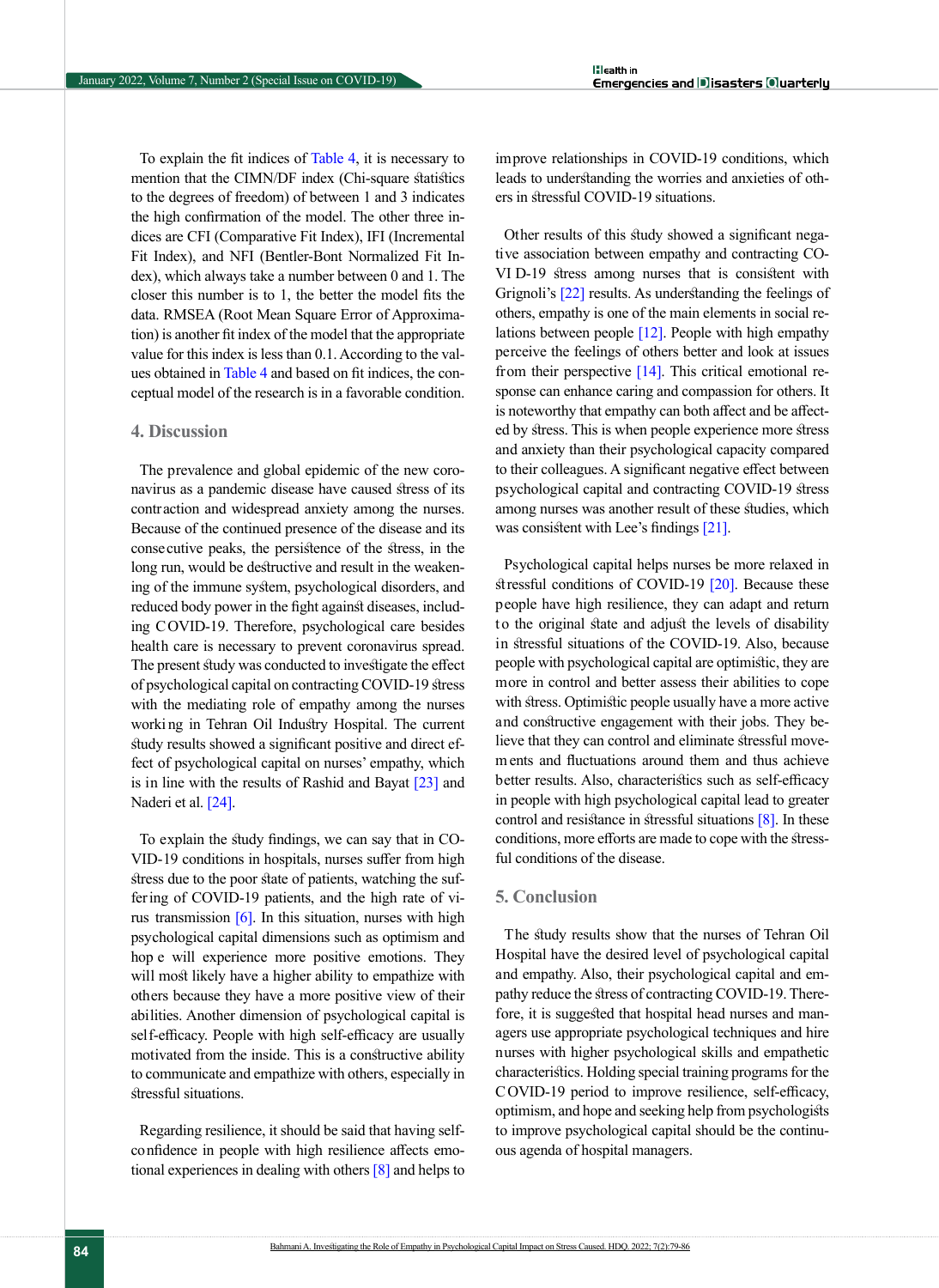# **Ethical Considerations**

#### **Compliance with ethical guidelines**

The participants were informed about the purpose of the research and its procedure. They also made sure that their information was kept confidential, and they could leave the study whenever they wished and were provided with research results if they wanted.

#### **Funding**

This article was extracted from a project (Code: 2278- 112).

#### **Authors' contributions**

All authors equally contributed to preparing this article.

#### **Conflict of interest**

The authors declared no conflict of interest.

#### **Acknowledgments**

We thank the nurses and managers of Tehran Oil Company Hospital for their cooperation.

#### **References**

- <span id="page-6-0"></span>[1] Greenfield S, Parle J, Holder R. The anxieties of male and f emale medical students on commencing clinical studies: The role of gender. Education for Health. 2001, 14(1):61-73. [\[DOI:10.1080/13576280010015371\]](https://doi.org/10.1080/13576280010015371) [\[PMID\]](https://www.ncbi.nlm.nih.gov/pubmed/14742045)
- <span id="page-6-1"></span>[2] Hosseini Z, Hazawahay SMM, Imanzad M, Ghanbarnejad A, Qarlipour Z. [Evaluation of job stress status and its relationship with nurses' mental health (Persian)]. Advances in N ursing and Midwifery. 2013, 23(82):55-62. [https://www.](https://www.sid.ir/fa/journal/ViewPaper.aspx?ID=268555) [sid.ir/fa/journal/ViewPaper.aspx?ID=268555](https://www.sid.ir/fa/journal/ViewPaper.aspx?ID=268555)
- <span id="page-6-2"></span>[3] Paules CI, Marston HD, Fauci AS. Coronavirus infectionsmore than just the common cold. JAMA. 2020; 323(8):707-8. [\[DOI:10.1001/jama.2020.0757](https://doi.org/10.1001/jama.2020.0757)] [\[PMID\]](https://www.ncbi.nlm.nih.gov/pubmed/31971553)
- [4] Rajabbeigi M, Bahmani A. [Investigating the role of nurses' e motional burnout in coronary stress and work-related accidents in Tehran Oil Industry Hospital (Persian)]. Strategic Studies in Petroleum and Energy Industry. 2021; 12(46):57-70. <http://iieshrm.ir/article-1-1058-fa.html>
- <span id="page-6-3"></span>[5] Bahmani A. [Investigating the effect of work shifts in coronary conditions on burnout of employees with the mediating role of coronary stress (Persian)]. Journal of Nursing Management. 2020, 9(4):20-6.<http://ijnv.ir/article-1-736-en.html>
- <span id="page-6-4"></span>[6] Park KH, Kim DH, Kim SK, Yi YH, Jeong JH, Chae J, et al. The relationships between empathy, stress and social support

among medical students. International Journal of Medical Education. 2015; 6:103-8. [\[DOI:10.5116/ijme.55e6.0d44\]](https://doi.org/10.5116/ijme.55e6.0d44) [\[PMID\]](https://www.ncbi.nlm.nih.gov/pubmed/26342190) [[PMCID\]](http://www.ncbi.nlm.nih.gov/pmc/articles/PMC4561553)

- <span id="page-6-5"></span>[7] Dianatnasab M, Javidi H, Baquli H. [The mediation role of j ob stress in the relationship between psychological capital and personnel's performance of Gachsaran oil and gas company operating in Dashtgaz (Persian)]. Psychological Methods and Models. 2014, 4(15):75-89. [http://jpmm.miau.ac.ir/](http://jpmm.miau.ac.ir/article_449_en.html?lang=fa) [article\\_449\\_en.html?lang=fa](http://jpmm.miau.ac.ir/article_449_en.html?lang=fa)
- <span id="page-6-6"></span>[8] Ghorbani S, Jahanizadeh MR, Mirbod SM, Omidi L. [Investigation the relation of psychological and social capitals with social health, with regards to the, mediator variable of social s upport (Persian)]. Quarterly Social Psychology Research. 2 020; 10(38):83-100. [https://www.socialpsychology.ir/arti](https://www.socialpsychology.ir/article_114694.html?lang=en)[cle\\_114694.html?lang=en](https://www.socialpsychology.ir/article_114694.html?lang=en)
- <span id="page-6-7"></span>[9] Luthans F. The need for and meaning of positive organizational behavior. Journal of Organizational Behavior. 2002; 23(6):695-706. [[DOI:10.1002/job.165\]](https://doi.org/10.1002/job.165)
- <span id="page-6-8"></span>[10] Luthans F, Youssef CM. Human, social, and now positive psychological capital management: Investing in people for competitive advantage. Organizational Dynamics. 2004; 33(2):143-60. [[DOI:10.1016/j.orgdyn.2004.01.003](https://doi.org/10.1016/j.orgdyn.2004.01.003)]
- [11] Ayuso-Murillo D, Colomer-Sánchez A, Santiago-Magdalena CR, Lendínez-Mesa A, Gracia EB, López-Peláez A, et al. Effect of anxiety on empathy: An observational study among n urses. Healthcare. 2020; 8(2):140. [\[DOI:10.3390/health](https://doi.org/10.3390/healthcare8020140)[care8020140](https://doi.org/10.3390/healthcare8020140)] [\[PMID\]](https://www.ncbi.nlm.nih.gov/pubmed/32455779) [[PMCID](http://www.ncbi.nlm.nih.gov/pmc/articles/PMC7348913)]
- [12] Van Lissa CJ, Hawk ST, Meeus WHJ. The effects of aff ective and cognitive empathy on adolescents' behavior and outcomes in conflicts with mothers. Journal of Experim ental Child Psychology. 2017; 158:32-45. [\[DOI:10.1016/j.](https://doi.org/10.1016/j.jecp.2017.01.002) [jecp.2017.01.002](https://doi.org/10.1016/j.jecp.2017.01.002)] [\[PMID\]](https://www.ncbi.nlm.nih.gov/pubmed/28189885)
- <span id="page-6-9"></span>[13] Eyni S, Ebadi M, Hashemi Z. Coronary anxiety in nurses: The predictive role of perceived social support and sense of cohesion. Iranian Journal of Psychiatry and Clinical Psychology. 2020; 26(3):320-31. [[DOI:10.32598/ijpcp.26.3436.1](https://doi.org/10.32598/ijpcp.26.3436.1)]
- <span id="page-6-10"></span>[14] Jolliffe D, Farringto DP. Examining the relationship between low empathy and bullying. Aggressive Behavior. 2006; 32(6):540-50. [[DOI:10.1002/ab.20154](https://doi.org/10.1002/ab.20154)]
- <span id="page-6-11"></span>[15] Kawano Y. Association of job-related stress factors with psychological and somatic symptoms among Japanese hospital nurses: Effect of departmental environment in acute care hospitals. Journal of Occupational Health. 2008; 50(1):79-85. [[DOI:10.1539/joh.50.79\]](https://doi.org/10.1539/joh.50.79) [[PMID](https://www.ncbi.nlm.nih.gov/pubmed/18285650)]
- <span id="page-6-12"></span>[16] Asadi N, Salmani F, Pourkhajooyi S, Mahdavifar M, Roya ni Z, Salmani M. Investigating the Relationship Between C orona Anxiety and Nursing Care Behaviors Working in C orona's Referral Hospitals. Iranian Journal of Psychiatry and Clinical Psychology. 2020; 26(3):306-19. [\[DOI:10.32598/](https://doi.org/10.32598/ijpcp.26.3476.1) [ijpcp.26.3476.1](https://doi.org/10.32598/ijpcp.26.3476.1)]
- [17] Jain AK, Giga SI, Cooper CL. Stress, health and well-being: The mediating role of employees' and organizational comm itment. international Journal of Environmental Research a nd Public Health. 2013; 10(10):4907-24. [[DOI:10.3390/ijer](https://doi.org/10.3390/ijerph10104907)[ph10104907](https://doi.org/10.3390/ijerph10104907)] [\[PMID\]](https://www.ncbi.nlm.nih.gov/pubmed/24157512) [[PMCID](http://www.ncbi.nlm.nih.gov/pmc/articles/PMC3823345)]
- <span id="page-6-13"></span>[18] Peng EY, Lee MB, Tsai ST, Yang CC, Morisky DE, Tsai LT, et al. Population-based post-crisis psychological distress: An example from the SARS outbreak in Taiwan. Journal of